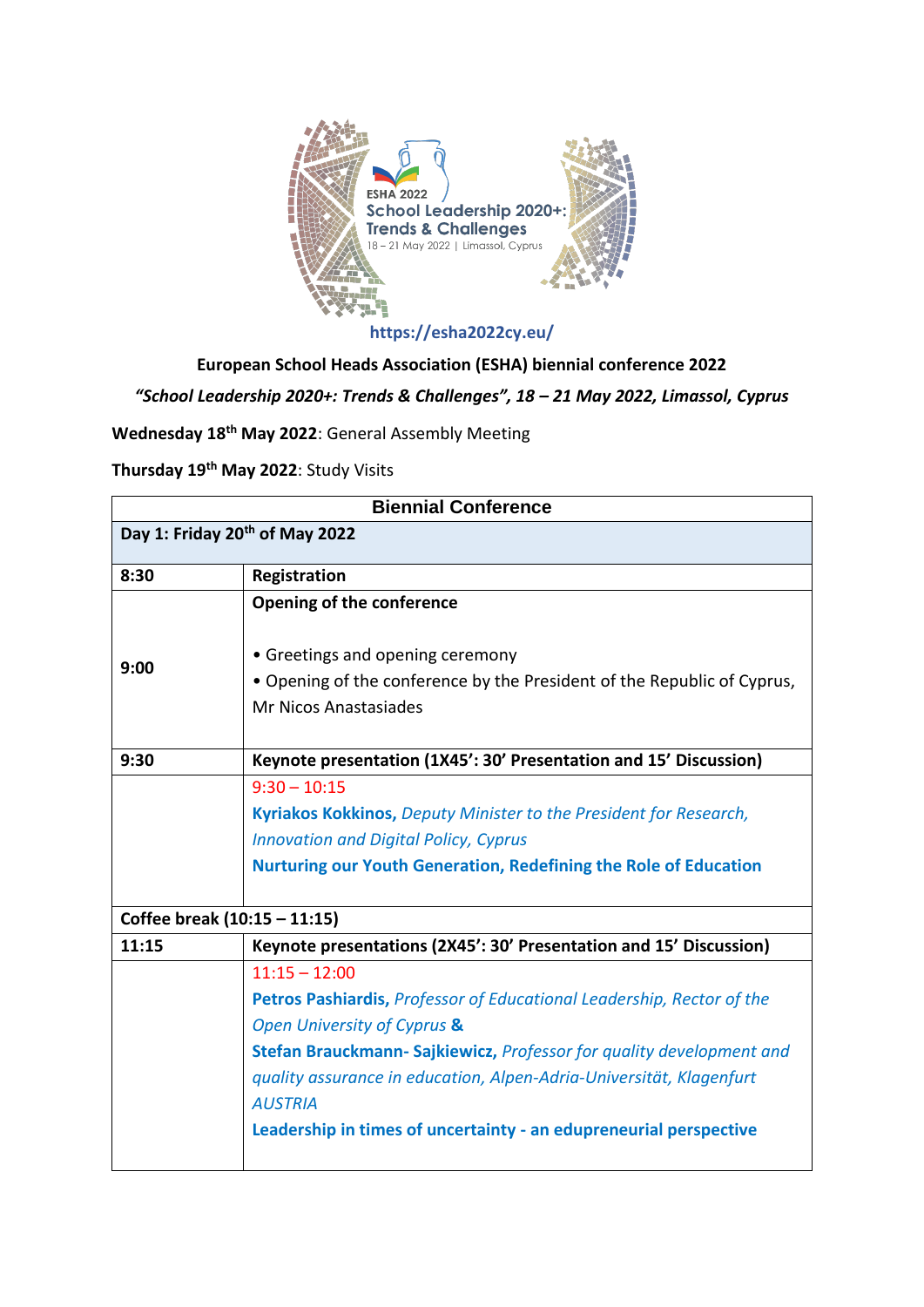|                              | $12:00 - 12:45$                                                         |  |
|------------------------------|-------------------------------------------------------------------------|--|
|                              | Kiki Messiou, Professor of Education at the University of Southampton,  |  |
|                              | UK                                                                      |  |
|                              | Student-teacher dialogues to promote inclusion: implications for        |  |
|                              | school leaders                                                          |  |
|                              |                                                                         |  |
| Lunch (12:45 -14:30)         |                                                                         |  |
| 14:30                        | Keynote presentation (1X45': 30' Presentation and 15' Discussion)       |  |
|                              | $14:30 - 15:15$                                                         |  |
|                              | Ann Phoenix, Thomas Coram research Unit, Social Research Institute,     |  |
|                              | <b>UCL Institute of Education</b>                                       |  |
|                              |                                                                         |  |
|                              | School leadership with 2020 vision: Negotiating multiple inequalities   |  |
|                              |                                                                         |  |
| Coffee break (15:15 - 16:00) |                                                                         |  |
| 16:00                        | <b>Parallel Sessions (2X45')</b>                                        |  |
|                              | Details regarding the presentations follows                             |  |
|                              | $16:00 - 17:30$                                                         |  |
|                              | 1. Sustainable School Leadership Career and Lifelong Development        |  |
|                              | 2. Vision for the 21st century School: Skills, Values, Knowledge and    |  |
|                              | Competencies                                                            |  |
|                              | 3. Innovation and Technological Advances for Education                  |  |
|                              | Including diversity: Leading Schools for Equity and Justice<br>4.       |  |
|                              | 5. School Communities as Learning Organizations                         |  |
|                              | 6. Values, Ethics and Sustainable Leadership                            |  |
|                              |                                                                         |  |
| 17:30                        | End of first day works                                                  |  |
|                              |                                                                         |  |
|                              |                                                                         |  |
| 20:30                        | <b>Gala Dinner</b>                                                      |  |
|                              |                                                                         |  |
|                              | Day 2: Saturday, 21st of May 2022                                       |  |
| 9:00                         | Opening of the works' second day of the conference                      |  |
| 9:05                         | Keynote presentations (2X45': 30' Presentation and 15' Discussion)      |  |
|                              | $9:05 - 9:50$                                                           |  |
|                              | Ariel Levy, General Director Joint -Ashalim at JDC Hebrew University of |  |
|                              | Jerusalem, Israel                                                       |  |
|                              | <b>Social Mobility &amp; the Role of School Leadership</b>              |  |
|                              |                                                                         |  |
|                              |                                                                         |  |
|                              |                                                                         |  |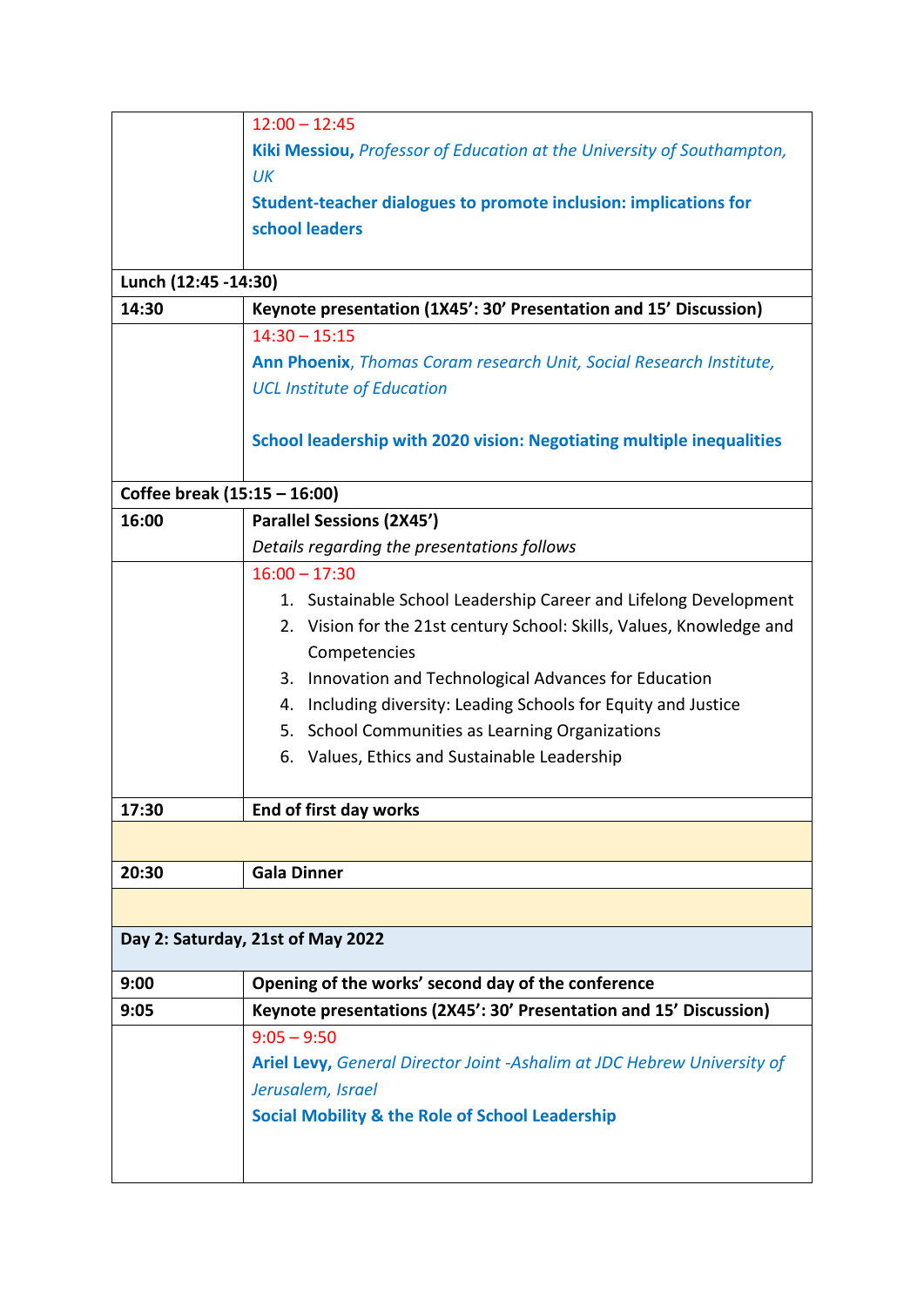|                              | $9:50 - 10:35$                                                             |  |  |  |
|------------------------------|----------------------------------------------------------------------------|--|--|--|
|                              | Michalinos Zembylas, Prof. of Educational Theory and Curriculum            |  |  |  |
|                              | Studies Open University of Cyprus, Honorary Professor at Nelson            |  |  |  |
|                              | Mandela University, South Africa, and Adjunct Professor at the University  |  |  |  |
|                              | of South Australia                                                         |  |  |  |
|                              | Social Justice Leadership in Europe's Multicultural Schools: Lessons       |  |  |  |
|                              | from Cyprus                                                                |  |  |  |
|                              |                                                                            |  |  |  |
| Coffee break (10:35 - 11:30) |                                                                            |  |  |  |
| 11:30                        | Pre-recorded video speech by Microsoft                                     |  |  |  |
|                              | Diana Ghazaryan, Senior Industry Executive in K12 Education, Microsoft     |  |  |  |
|                              | <b>Central Eastern Europe</b>                                              |  |  |  |
|                              | Navigating the complexity of transformation: a guide for school leaders    |  |  |  |
|                              | through the Education Transformation Framework                             |  |  |  |
|                              |                                                                            |  |  |  |
| 11:45                        | Keynote presentations (2X45': 30' Presentation and 15' Discussion)         |  |  |  |
|                              | $11:45 - 12:30$                                                            |  |  |  |
|                              | Tanja Bastianic, The Organisation for Economic Co-operation and            |  |  |  |
|                              | <b>Development (OECD)</b>                                                  |  |  |  |
|                              | <b>Empowering School Leaders through comparative data and peer-</b>        |  |  |  |
|                              | learning: the case of PISA for Schools                                     |  |  |  |
|                              |                                                                            |  |  |  |
|                              | $12:30 - 13:15$                                                            |  |  |  |
|                              | Mika Risku, Head of Institute of Educational Leadership, University of     |  |  |  |
|                              | Jyväskylä, FINLAND                                                         |  |  |  |
|                              | <b>SURE FIRE claims principals are Finland's most important leaders</b>    |  |  |  |
|                              |                                                                            |  |  |  |
| Lunch (13:15 - 15:00)        |                                                                            |  |  |  |
| 15:00                        | Keynote presentation (1X45': 30' Presentation and 15' Discussion)          |  |  |  |
|                              | $15:00 - 15:45$                                                            |  |  |  |
|                              | Michael Paul Bottery, Emeritus Professor at the University of Hull,        |  |  |  |
|                              | <b>England</b>                                                             |  |  |  |
|                              | <b>Educational Leadership in a World of Covert Threats: the need for a</b> |  |  |  |
|                              | greater stewardship focus                                                  |  |  |  |
|                              |                                                                            |  |  |  |
| 15:45                        | Closing the Conference and speech by ESHA president                        |  |  |  |
| 16:00                        | <b>END of the Conference Works</b>                                         |  |  |  |